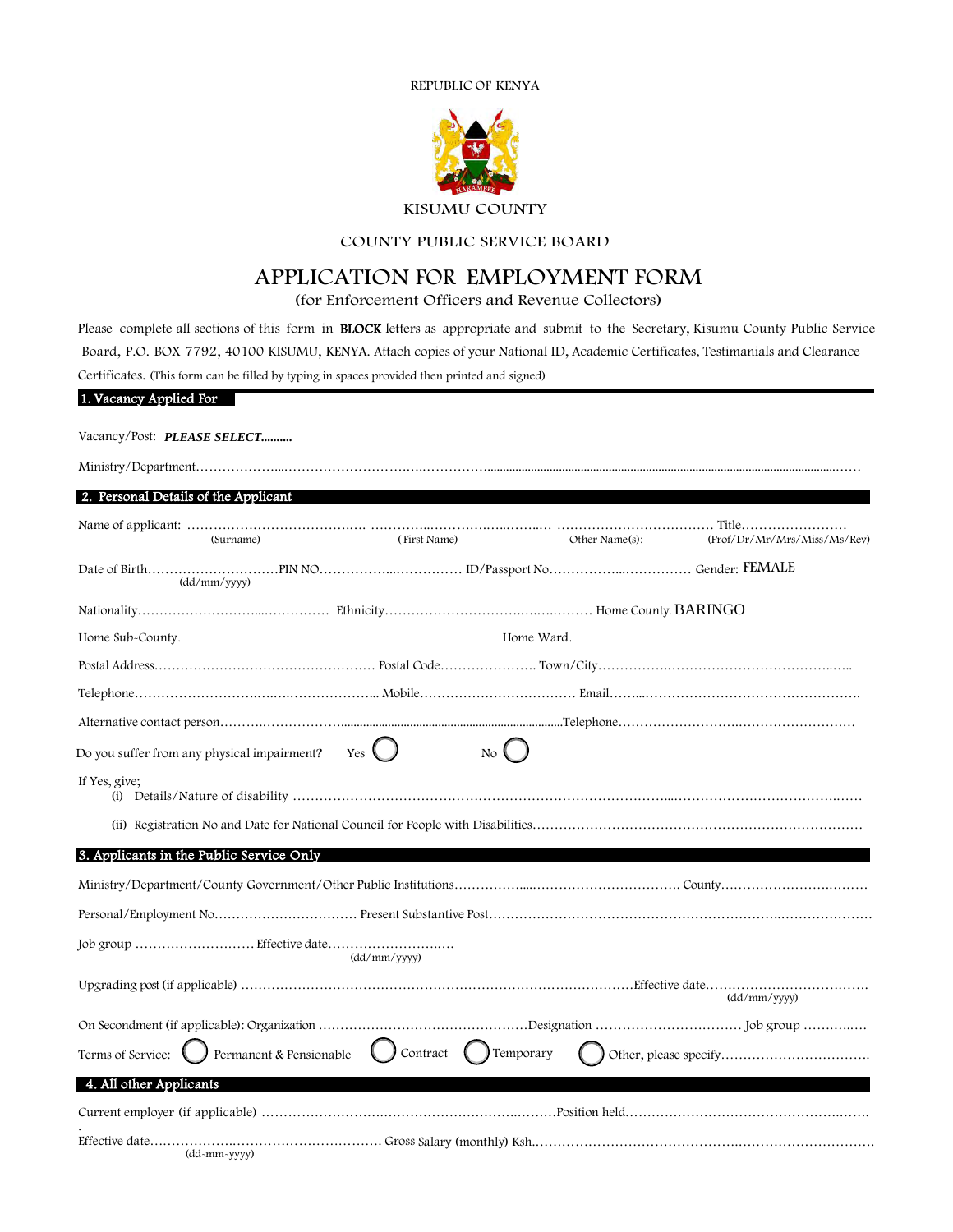| 5. Other Personal Details                                                                                                                                               |              |
|-------------------------------------------------------------------------------------------------------------------------------------------------------------------------|--------------|
| Have you ever been convicted of any criminal offences or a subject of probation order?<br>Yes<br>No<br>If Yes, state nature of offence, year and duration of conviction |              |
| Have you ever been dismissed or otherwise removed from employment? Yes $( )$<br>No                                                                                      |              |
|                                                                                                                                                                         |              |
| Have you ever been interviewed by Kisumu County Public Service Board before? Yes (<br>$\overline{N}$                                                                    | (dd/mm/vvvv) |
| Interview date                                                                                                                                                          |              |
|                                                                                                                                                                         | (dd/mm/vvvv) |

#### (Declaring the above information will not necessarily debar an applicant from employment in Public Service. Each case will be considered on its own merit)

### 6 Academic /Professional/Technical Qualifications (Starting with the Highest)

|      | Year | University/College/<br>Institution/School | Award/Attainment<br>(e.g Degree,<br>Diploma,<br>Certificate) | Courses<br>(e.g PhD, Msc, BA) | Subject(s), if applicable<br>(Econ, Maths e.t.c) | Class/Grade<br>Attained |
|------|------|-------------------------------------------|--------------------------------------------------------------|-------------------------------|--------------------------------------------------|-------------------------|
| From | To   |                                           |                                                              |                               |                                                  |                         |
|      |      |                                           |                                                              |                               |                                                  |                         |
|      |      |                                           |                                                              |                               |                                                  |                         |
|      |      |                                           |                                                              |                               |                                                  |                         |
|      |      |                                           |                                                              |                               |                                                  |                         |
|      |      |                                           |                                                              |                               |                                                  |                         |
|      |      |                                           |                                                              |                               |                                                  |                         |
|      |      |                                           |                                                              |                               |                                                  |                         |
|      |      |                                           |                                                              |                               |                                                  |                         |
|      |      |                                           |                                                              |                               |                                                  |                         |
|      |      |                                           |                                                              |                               |                                                  |                         |

## 7. Other Relevant Courses and Training attended Lasting not Less than One (1) Week

| Year | Institution/College | Courses | Details and Duration |
|------|---------------------|---------|----------------------|
|      |                     |         |                      |
|      |                     |         |                      |
|      |                     |         |                      |
|      |                     |         |                      |
|      |                     |         |                      |
|      |                     |         |                      |
|      |                     |         |                      |
|      |                     |         |                      |
|      |                     |         |                      |
|      |                     |         |                      |
|      |                     |         |                      |
|      |                     |         |                      |
|      |                     |         |                      |
|      |                     |         |                      |
|      |                     |         |                      |
|      |                     |         |                      |
|      |                     |         |                      |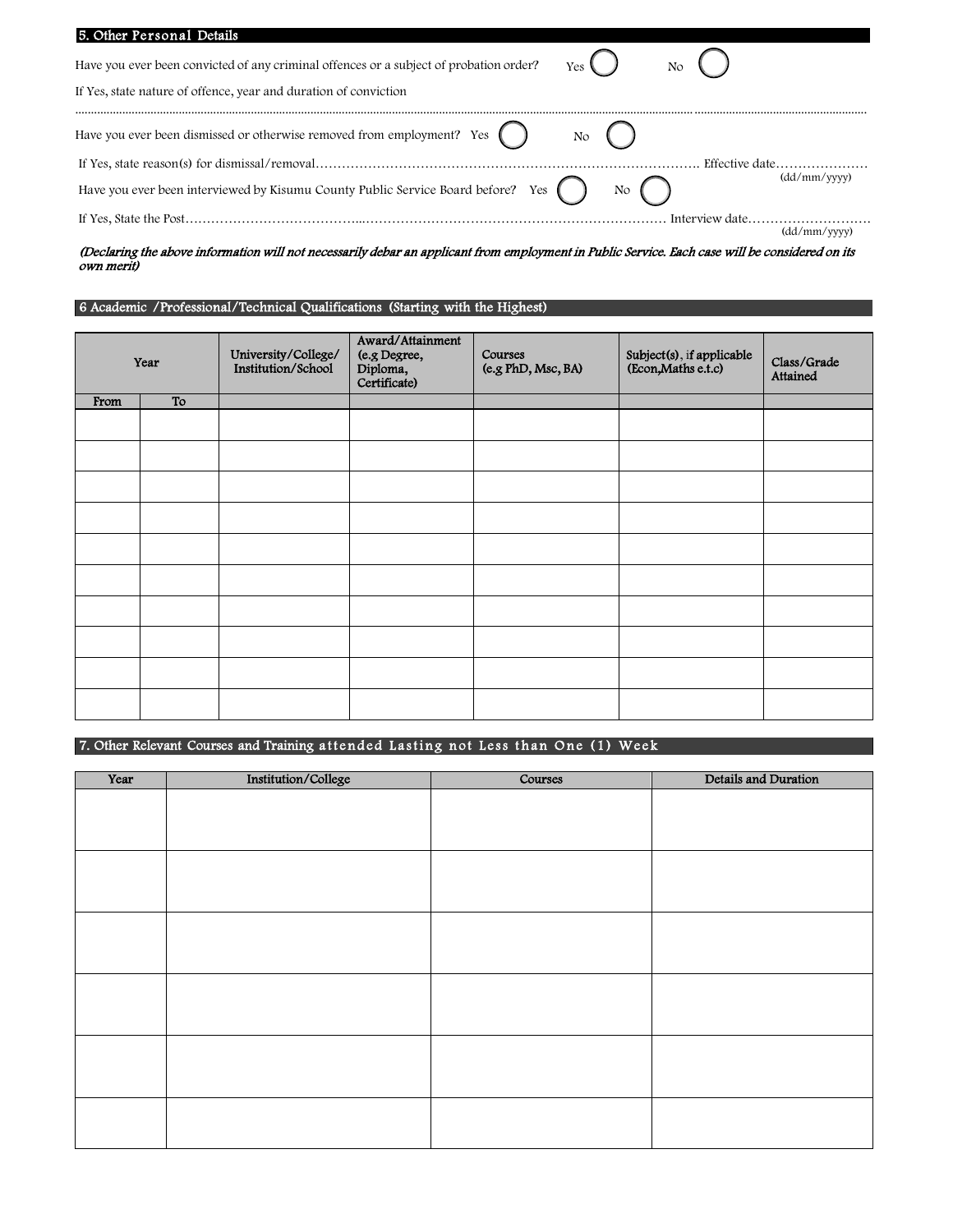| Professional Body | Membership/<br>Registration Number | Membership Type<br>(e.g. Associate, Full etc.) | Date of Renewal |
|-------------------|------------------------------------|------------------------------------------------|-----------------|
|                   |                                    |                                                |                 |
|                   |                                    |                                                |                 |
|                   |                                    |                                                |                 |
|                   |                                    |                                                |                 |
|                   |                                    |                                                |                 |

| 9. Employment Details - where applicable (starting with the current or most recent) |                   |                 |                          |                                              |
|-------------------------------------------------------------------------------------|-------------------|-----------------|--------------------------|----------------------------------------------|
| Year                                                                                |                   | Employer's Name | Position/<br>Designation | Job Group/<br>Gross Monthly Salary<br>(Ksh.) |
| <b>From</b><br>(dd/mm/yyyy)                                                         | To $(dd/mm/yyyy)$ |                 |                          |                                              |
|                                                                                     |                   |                 |                          |                                              |
|                                                                                     |                   |                 |                          |                                              |
|                                                                                     |                   |                 |                          |                                              |
|                                                                                     |                   |                 |                          |                                              |
|                                                                                     |                   |                 |                          |                                              |
|                                                                                     |                   |                 |                          |                                              |
|                                                                                     |                   |                 |                          |                                              |